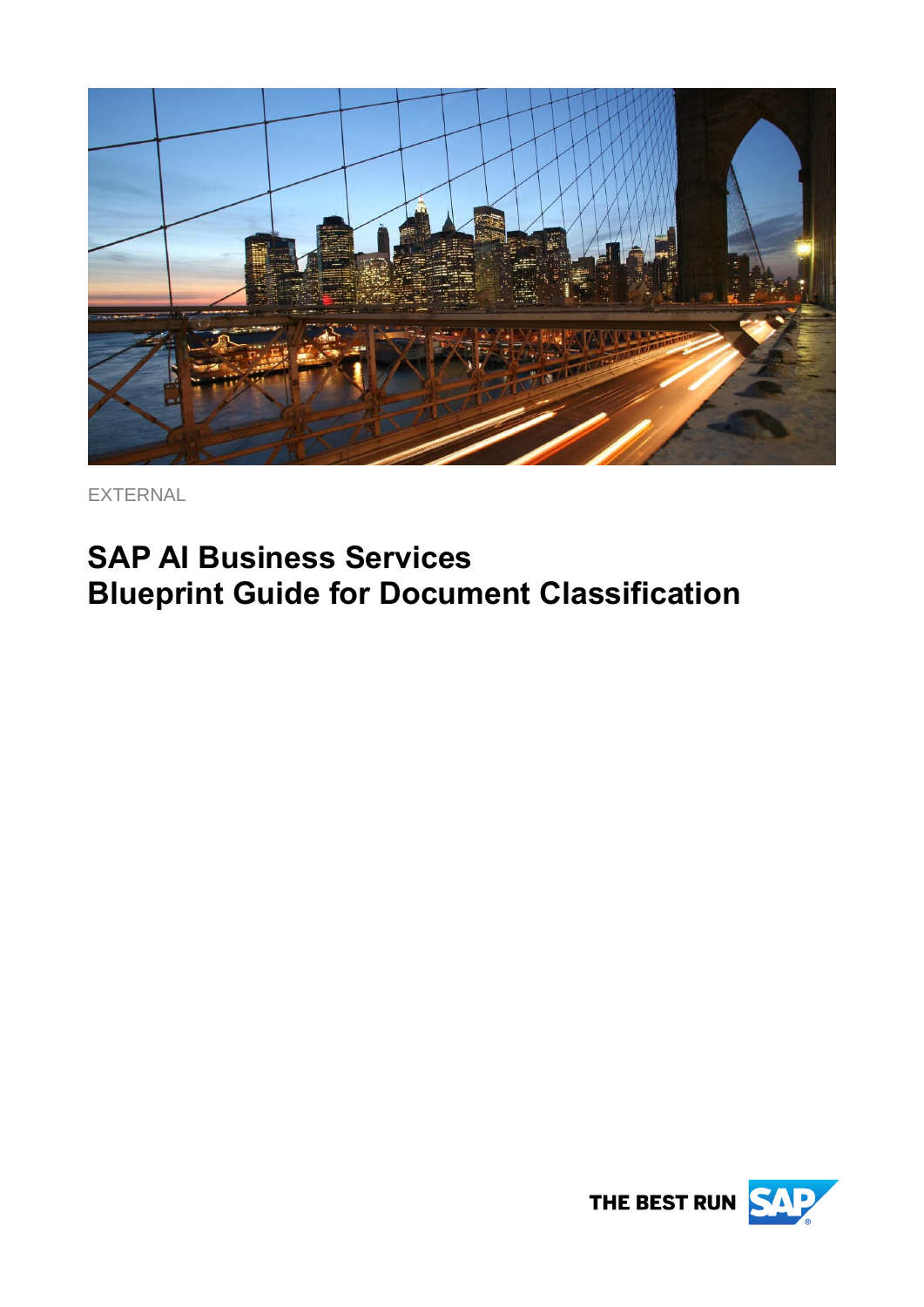# **TABLE OF CONTENTS**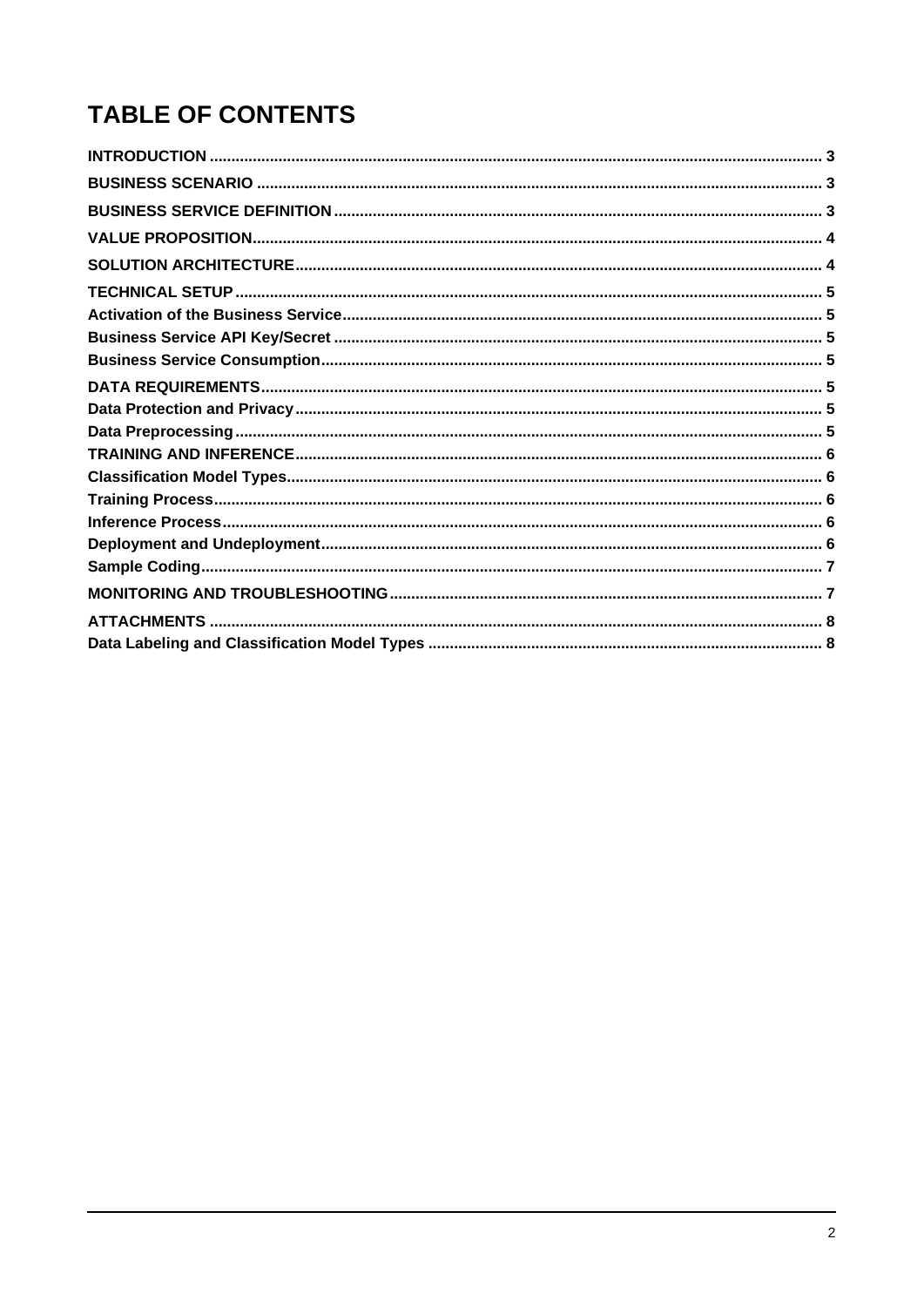#### <span id="page-2-0"></span>**INTRODUCTION**

The purpose of this document is to describe the general value proposition of Document Classification. Therefore, three distinctive business scenarios are described, and a basic solution architecture is depicted. Furthermore, the document guides through the technical setup of the service, including the activation and consumption of the service but also the steps specific to artificial intelligence.

# <span id="page-2-1"></span>**BUSINESS SCENARIO**

Three business problems can be identified and solved using Document Classification that all aim to reduce manual efforts and errors in the classification of documents while speeding up the document processing overall:

- **Scenario 1 – From Chaos to Order:** The first scenario addresses enterprises that struggle with the organization and management of large volumes of documents. Such large amounts of unorganized documents can prevent the workforce to work efficiently.
- **Scenario 2 – Enterprise Mail-Inbox:** The second scenario addresses enterprises that deal with large amounts of business documents attached to emails, coming from their customers and partners. The processing of these business documents is often slow, manual and error-prone so that speed and quality of business-critical processes suffer.
- **Scenario 3 – Document Filtering:** The third scenario addresses organizations that need to detect and filter out certain critical documents from a large pool of similar documents. The manual search for critical documents in a pool of unstructured documents is a costly, time consuming and error-prone process.

# <span id="page-2-2"></span>**BUSINESS SERVICE DEFINITION**

Document Classification is one out of a set of services for document processing that aim to process unstructured documents into structured information. Document Classification offers automatic and customerspecific classification of documents.

The service analyzes PDF documents and proposes classifications based on previously defined criteria and categories. To do so, the service includes training and inference capabilities to fit a model using a custom dataset.

Thus, Document Classification acts in:

- **Scenario 1 – From Chaos to Order:** Document Classification can help with the organization and classification of large volumes of documents. Therefore, Document Classification applies machine learning models to categorize and classify documents into customer specific document types and classification schemas. By applying automation to the classification of documents, manual work is reduced, the process is accelerated, and the data quality is improved.
- **Scenario 2 – Enterprise Mail-Inbox:** With the help of Document Classification critical documents can be identified within a large volume of documents. Furthermore, the documents are categorized into customer specific document types and classification schemas. Consequently, repetitive tasks are minimized and less time bottlenecks in the processing of documents occur. This frees up time for value-creative tasks and results in faster and more accurate responses to customers.
- **Scenario 3 – Document Filtering:** Document Classification can help with the detection of critical documents in large piles of documents. By applying machine learning models, these documents are filtered out according to customer-specific document types. Thus, the service helps to reduce manual work and classification errors while simultaneously speeding up the classification and identification process.

Data Classification is available as SAP AI Business Service via the Cloud Platform Enterprise Agreement on SAP Business Technology Platform (SAP BTP). Furthermore, the service is already integrated in SAP S/4HANA Document Management and can be integrated with SAP Intelligent Robotic Process Automation.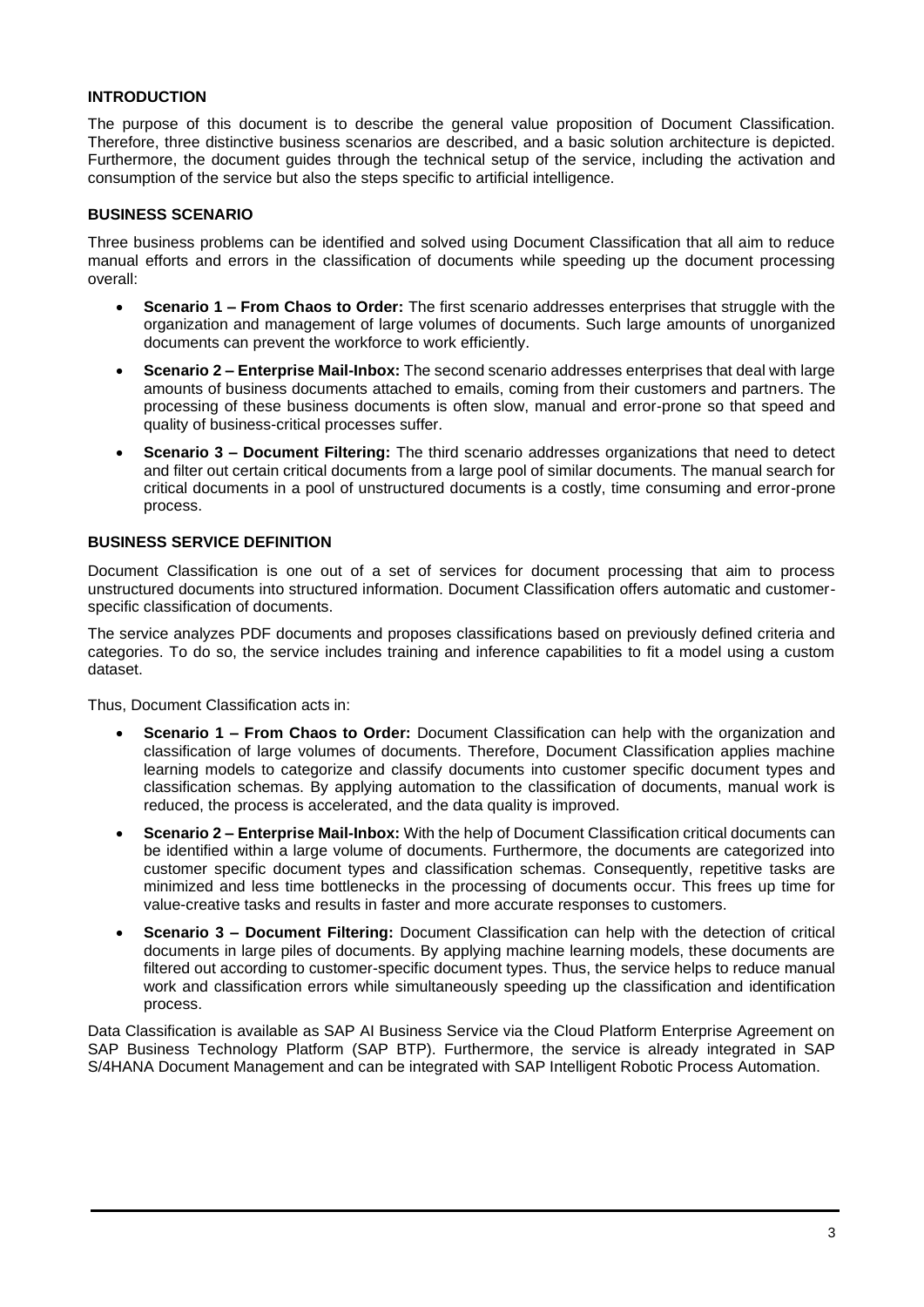#### <span id="page-3-0"></span>**VALUE PROPOSITION**

Document Classification enables companies that manage large numbers of business documents to automatically and easily classify documents based on customer-specific classification schemas.

The main benefits of Document Classification include but are not limited to:

- Increased automation of document processing resulting in increased efficiency and reduced errors in the process
- Improved accuracy during the document processing than traditional rule-based methods or manual tasks
- Accelerated document processing and consequently increased customer satisfaction by enabling faster and more reliable responses
- Reduced costs by automating the document processing and thus allowing for higher throughput and quality during the process



#### <span id="page-3-1"></span>**SOLUTION ARCHITECTURE**

The above schematic diagram provides a general solution architecture of the SAP AI Business Services and, thus, of Document Classification. The service is available on SAP BTP and can be connected and integrated with SAP and non-SAP applications.

To communicate with a service instance of Document Classification, applications can use the **REST API** that the services provides. The **OAuth 2.0** protocol, the standard user authentication and authorization mechanism provided by SAP BTP for Cloud Foundry, is used to secure the communication between the client and the service instance. Thus, the client needs to authenticate itself in order to communicate with the service. Therefore, the client can request an authentication token by providing the credentials of the service instance.

The REST API enables all applications and products to incorporate Document Classification. The whole communication throughout the lifecycle takes place via this interface. This includes the creation and deletion of datasets, the upload of documents, the training and deployment of machine learning models and inference requests (i.e. making predictions).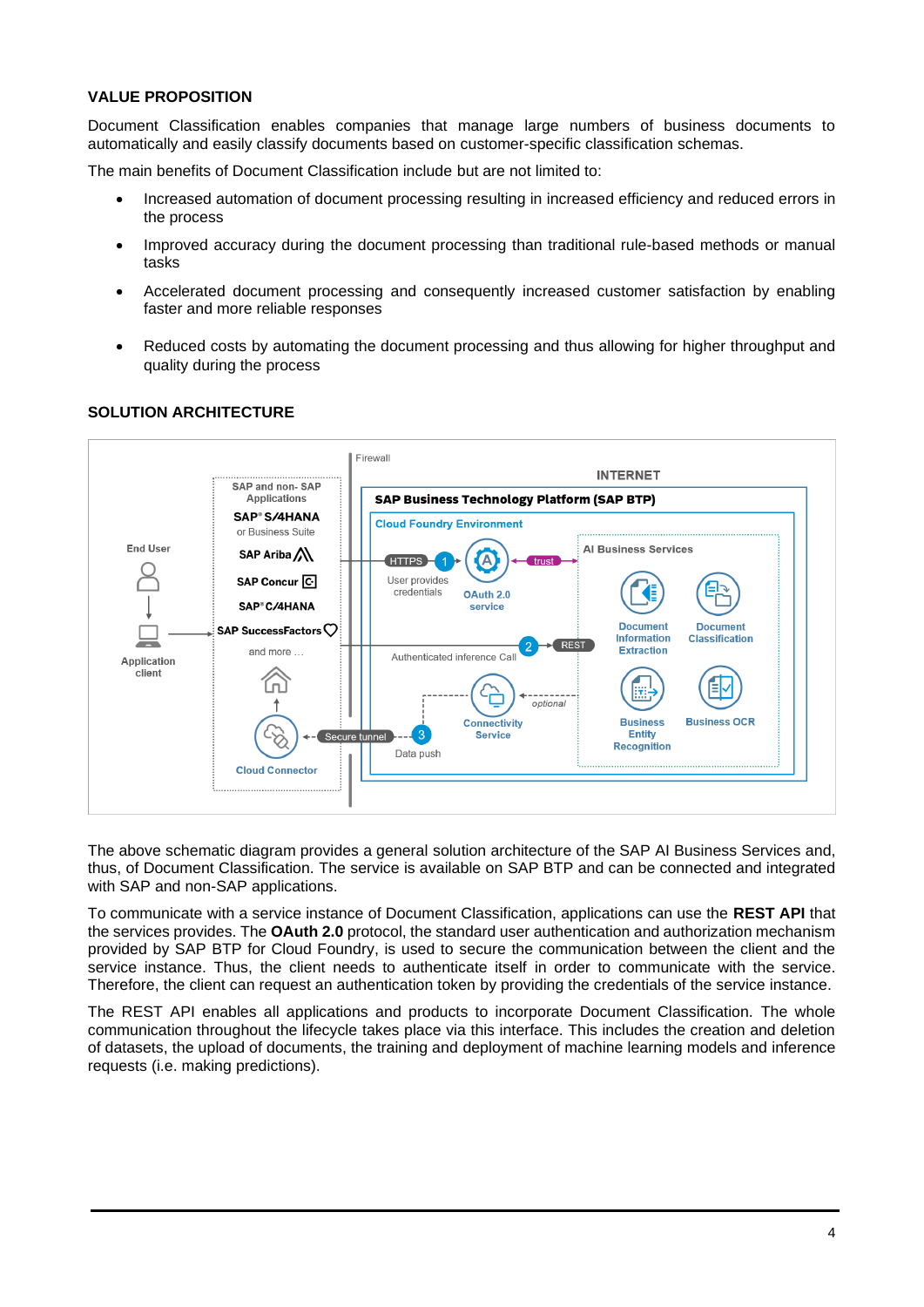# <span id="page-4-0"></span>**TECHNICAL SETUP**

*Please note that the tutorials linked below were created for the service Document Information Extraction. Nevertheless, the same procedure on how to create a service instance applies to Document Classification as well.*

# <span id="page-4-1"></span>**Activation of the Business Service**

Document Classification is available in the Cloud Foundry environment of SAP BTP.

To activate the service, the correct entitlements must be assigned to your account in the SAP BTP. The entitlements define which service and runtime artifacts the account is able to use. Please follow step 2 in this [tutorial](https://developers.sap.com/tutorials/cp-aibus-dox-service-instance.html) that guides through the activation of a service in the Cloud Foundry environment.

In order to use Document Classification, an instance of the service is needed. Please follow steps 4 and 5 in this [tutorial](https://developers.sap.com/tutorials/cp-aibus-dox-service-instance.html) that guides through the creation of a service instance.

# <span id="page-4-2"></span>**Business Service API Key/Secret**

In order to communicate with the service instance, service keys need to be created and attached to the communication with the service instance.

Please follow step 6 in this [tutorial](https://developers.sap.com/tutorials/cp-aibus-dox-service-instance.html) that guides through the creation of service keys for a service instance.

# <span id="page-4-3"></span>**Business Service Consumption**

As outlined in the solution architecture, the service provides a REST API for communication. As REST APIs make use of the HTTP protocol the service can be easily integrated into any application and technology stack. Most programming language already have integrated capabilities for HTTP or have several libraries available in its ecosystem.

# <span id="page-4-5"></span><span id="page-4-4"></span>**DATA REQUIREMENTS**

# **Data Protection and Privacy**

Data protection is associated with numerous legal requirements and privacy concerns. In addition to compliance with general data privacy acts, it is necessary to consider compliance with industry-specific legislation in different countries.

The data used by Document Classification is controlled and managed by the consuming application/customer which calls the service APIs. Document Classification does not have any means to verify whether the data uploaded to the service contains any personal information.

According to [Personal Data Processing Agreement for SAP Cloud Services,](https://www.sap.com/uk/about/trust-center/agreements/cloud.html) SAP acts as data processor. Thus, customers are responsible for obtaining relevant consent to process personal data, including when applicable approval by controllers to use SAP as a processor.

For further details and information about data protection and privacy, please check the Data Protection and Privacy section in the [SAP Help Page,](https://help.sap.com/viewer/ca60cd2ed44f4261a3ae500234c46f37/SHIP/en-US/b62934371d2141b3bbc4bdc4279a95c3.html) and the documen[t Personal Data Processing Agreement for SAP Cloud](https://www.sap.com/uk/about/trust-center/agreements/cloud.html)  [Services.](https://www.sap.com/uk/about/trust-center/agreements/cloud.html)

# <span id="page-4-6"></span>**Data Preprocessing**

# *Data Format*

The general data format for both uploading training data and inference is the PDF format. For the document size limit and other intputs limits, please review the [SAP Help Page.](https://help.sap.com/viewer/ca60cd2ed44f4261a3ae500234c46f37/SHIP/en-US/0cf28785e2454be093e960f4c1ad11ce.html)

For training, additional data labeling is required to classify the training data. For further details, please see below.

# *Data Labeling*

Data labeling is used to label your training documents with the correct classes. That way, a machine learning model is trained from the correct classified documents.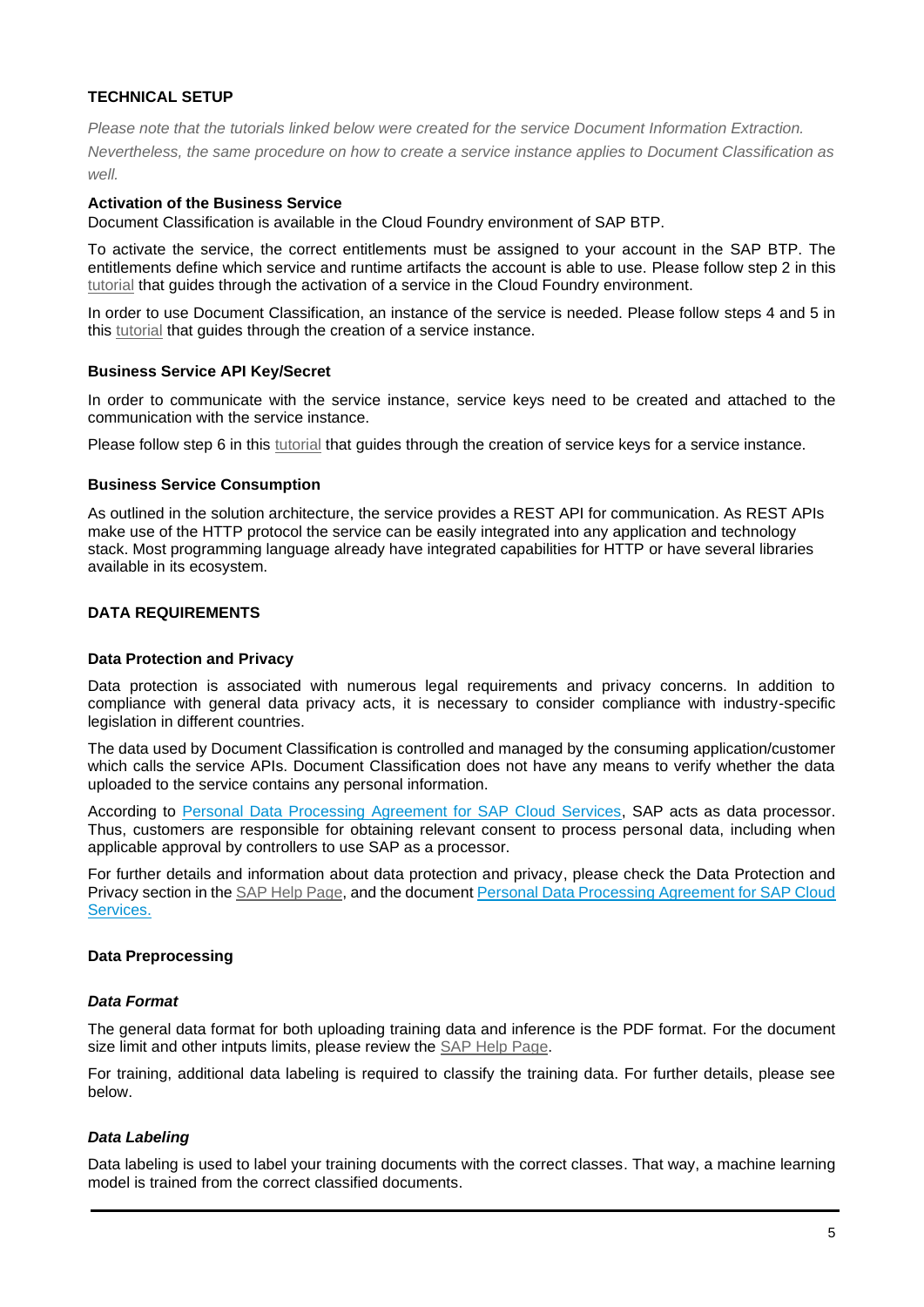To label a document, a file in JSON (JavaScript Object Notation)-Format needs to be created with the same name as the PDF document that shall be labeled. For example, to label a document called *"TV\_manual\_123.pdf"*, a corresponding JSON-File needs to be created called *"TV\_manual\_123.json"*. Please review the chapter ["Classification Model Types"](#page-5-1) to see what the JSON-File would look like for different classification model types.

# <span id="page-5-1"></span><span id="page-5-0"></span>**TRAINING AND INFERENCE**

# **Classification Model Types**

The model schema is defined according to classification scenario that should be used. It can be distinguished between five scenarios:

- **Single characteristic, binary classification:** In the simplest scenario all documents are classified into one out of two classes, e.g. *"Suitable for children"* and *"Not suitable for children"* (review **[Figure](#page-7-2)  [1](#page-7-2)**). Both classes are mutually exclusive so that a document cannot be classified into both classes at the same time.
- **Single characteristic, multi-class classification:** In a multi-class classification documents are classified into one out of multiple classes. Consider the example of language detection so that documents can be classified into *"Englisch"*, *"German"*, *"French"* or *"None of the above"* (review [Figure](#page-7-3)  **[2](#page-7-3)**). As for binary classification these classes are mutually exclusive, i.e. a document cannot be classified into *"Englisch"* and *"German"* at the same time.
- **Two characteristics, each binary classification:** In this scenario documents are examined by two characteristics and for each characteristic a binary classification exists. Consider the scenario where a document is first classified by *"Suitable for children"* or *"Not suitable for children"* and second, is classified by *"Document includes images"* and *"Document does not include images"* (review [Figure](#page-7-4) **3**). This result in four cases a document can fall in.
- **Single characteristic, multi-label classification:** In a multi-label classification a document is classified by multiple classes which are not mutually exclusive. For example, a document can be classified by *"Document content contains animals"*, *"Document content contains humans"* and *"Document content contains plants"* (review [Figure](#page-7-5) **4**). Thus, a document can contain neither animals, humans nor plants, i.e. none of the above classes applies, but the document can also contain all three of them, i.e. all three classes apply.
- **Two characteristics, one multi-label and one binary classification:** In this more complex scenario multi-label classification and binary classification are combined. For the multi-label classification, recall the example of animals, humans and plants from the above scenario. For the binary classification consider the example that documents are classified by *"Document includes images"* and *"Document does not include images"* (review [Figure](#page-8-0) **5**). This results in 4 x 2 = 8 cases a document can fall in.

# <span id="page-5-2"></span>**Training Process**

The training process starts with the creation of a dataset and the subsequent upload of data into this dataset. The uploaded data will then be validated by the service. Once done, the training of a machine learning model can be initiated based on the uploaded data. To use the trained model productively, it should be deployed subsequently. The model is now able to serve inference calls and, thus, can classify documents.

# <span id="page-5-3"></span>**Inference Process**

To classify documents and, thus, to make an inference call, upload a new PDF document that shall be classified. As inference process is asynchronous, the upload will not return the classification result. Instead, it is necessary to poll for the result using a different endpoint. Once the classification is done, this endpoint will return the result.

# <span id="page-5-4"></span>**Deployment and Un-deployment**

To use a trained model for inference, it is necessary to deploy the model. Once a model is deployed and, thus, made productively available, you will be charged for it. One model is included for free; every additional model will be charged accordingly.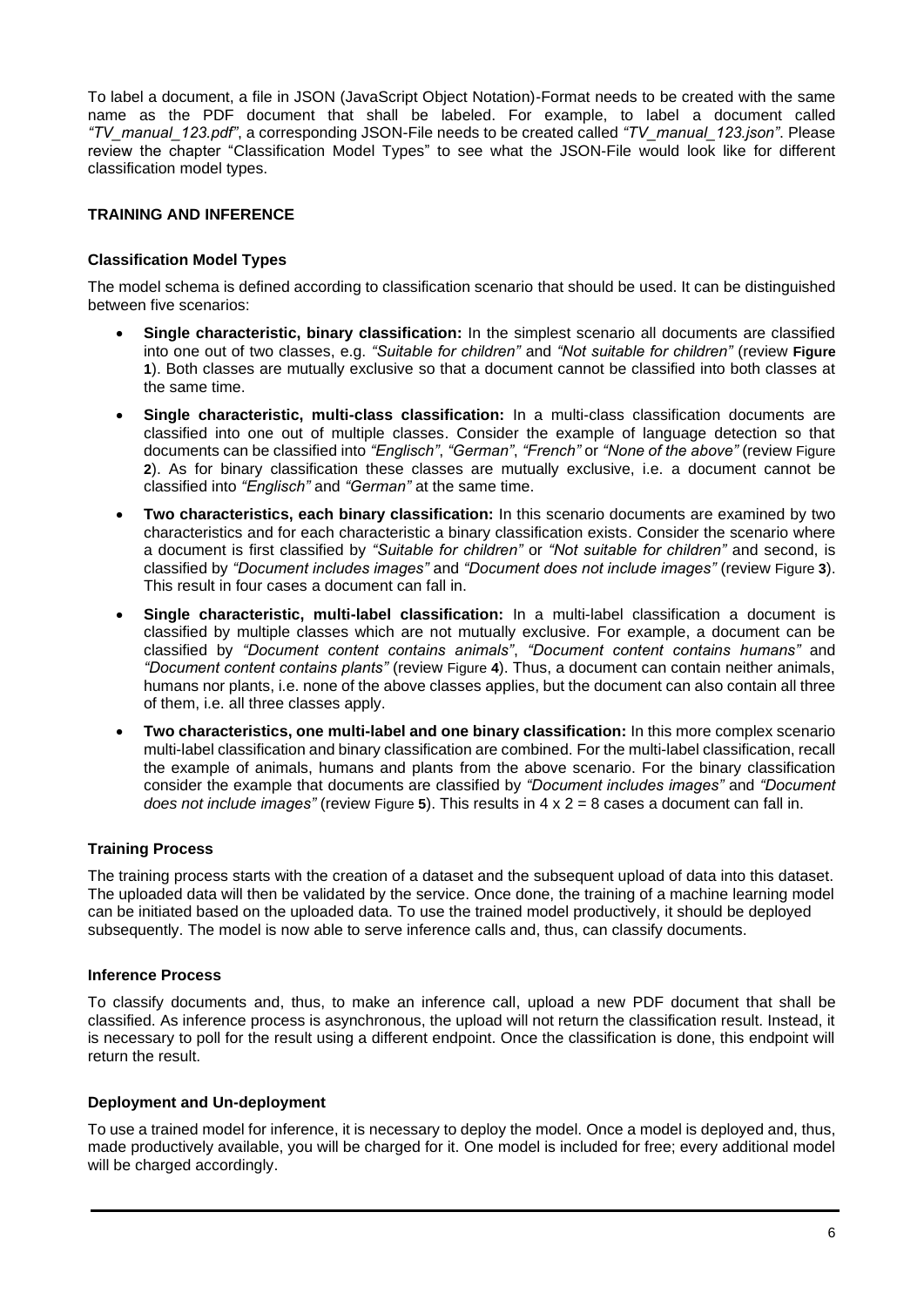Consequently, unused models should be undeployed to avoid unnecessary cost. Undeployed models that are not used in a period of time are also cleaned up.

# <span id="page-6-0"></span>**Sample Coding**

A Python client library for Document Classification can be found on [GitHub.](https://github.com/SAP/document-classification-client) The client library provides convenient methods to access the service that issue calls to the REST API of the service. To use and understand the client library better, please review its [API documentation.](https://github.com/SAP/document-classification-client/blob/master/API.md)

Additionally, the client library contains examples in form of Jupyter Notebooks and sample datasets. Please find them [here.](https://github.com/SAP/document-classification-client/tree/master/examples)

# <span id="page-6-1"></span>**MONITORING AND TROUBLESHOOTING**

In case of an incident or an error, use the SAP Support Portal to get help. Please visit this [help page](https://help.sap.com/viewer/65de2977205c403bbc107264b8eccf4b/Cloud/en-US/5dd739823b824b539eee47b7860a00be.html) that explains in detail how to use the SAP Support Portal.

When creating an incident in the SAP Support Portal related to the Document Classification service, make sure to use the following component:

| <b>Component Name</b> | <b>Component Description</b>                     |
|-----------------------|--------------------------------------------------|
| I CA-ML-BDP           | Services related to Business Document Processing |

Additionally, please provide the following information in the incident description:

- Region information (Canary, EU10, US10)
- Subaccount technical name
- URL of the page where the incident or error occurs
- Steps or clicks used to replicate the error
- Screenshots, videos, or the code entered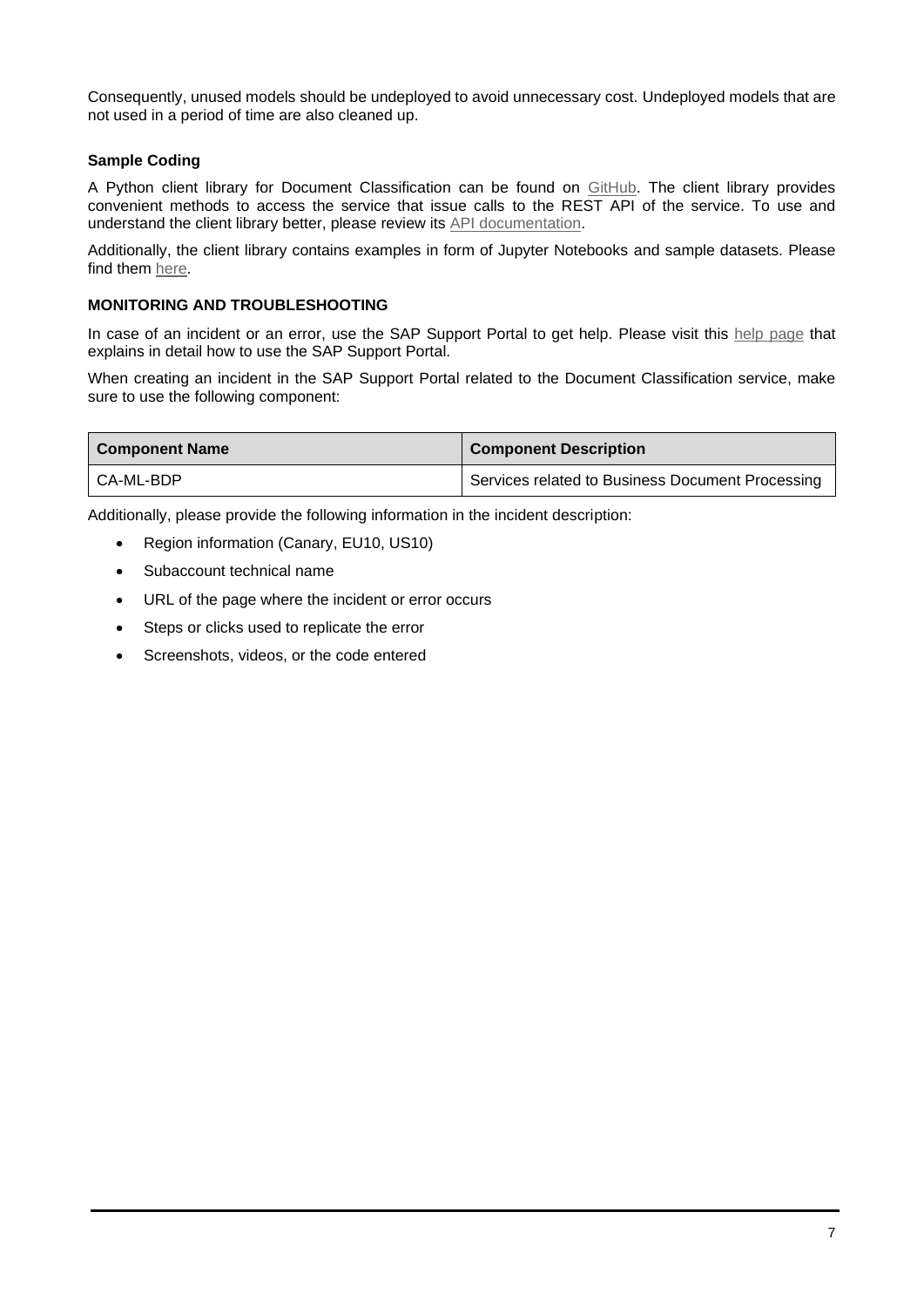# <span id="page-7-1"></span><span id="page-7-0"></span>**ATTACHMENTS**

# **Data Labeling and Classification Model Types**

# *Single Characteristic, Binary Classification*



<span id="page-7-2"></span>Figure 1: Data labeling for single characteristic, binary classification.

# *Single Characterisitc, Multi-Class Classification*



<span id="page-7-3"></span>Figure 2: Data labeling for single characteristic, multi-class classification.

# *Two Characteristics, Each Binary*



<span id="page-7-4"></span>Figure 3: Data labeling for two characteristics, each binary.

# *Single Characteristic, Multi-Label Classification*



<span id="page-7-5"></span>Figure 4: Data labeling for single characteristic, multi-label classification.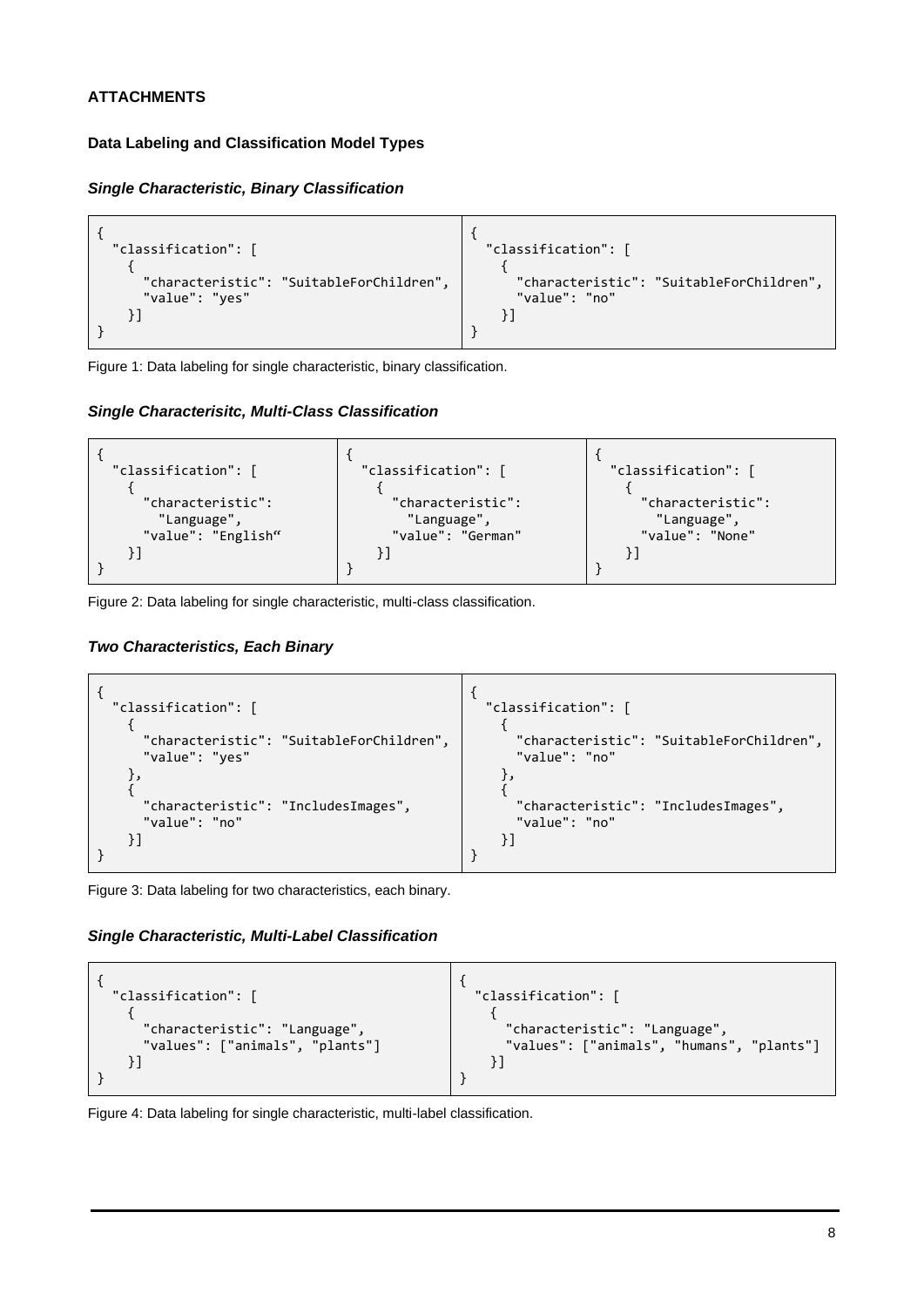# *Two Characteristics, One Multi-Label and One Binary Classification*



<span id="page-8-0"></span>Figure 5: Data labeling for two characteristics, one multi-label and one binary classification.